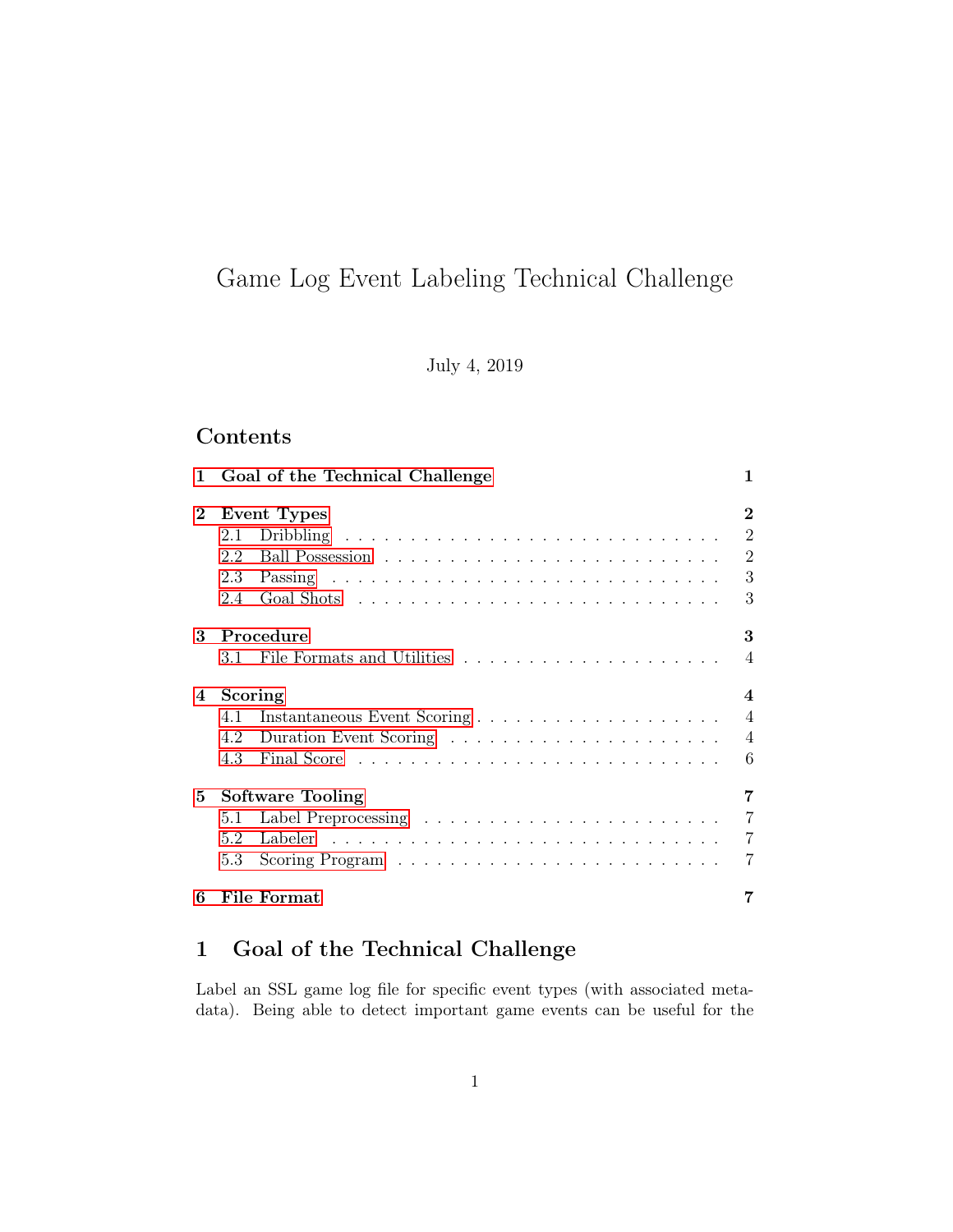decision making algorithms of the robots. Additionally, in future years, being able to automatically label events with associated metadata may lead to more explainable auto-ref decisions and potentially auto commentary on a game.

## <span id="page-1-0"></span>2 Event Types

There are two event types: instantaneous and durations. Instantaneous events have a label associated with a specific time in the log. Duration events have a label associated with a range of time in the log.

#### <span id="page-1-1"></span>2.1 Dribbling

Detect when dribbling is occuring. This is an instantaneous event. Dribbling is defined as one robot is touching the ball with the dribbler. The decision is based on the same criteria used in the [excessive dribbling rule.](https://robocup-ssl.github.io/ssl-rules/sslrules.html#_excessive_dribbling)

The following table summarizes the metadata associated with this event.

| Field        | Description                         |
|--------------|-------------------------------------|
| IsDribbling? | Is a robot dribbling in this frame? |
| Robot ID     | Which robot is dribbling            |
| Robot Team   | Which team is dribbling             |

### <span id="page-1-2"></span>2.2 Ball Possession

Detect which robot/team is in control of the ball (if any). This is an instantaneous event.

The following table summarizes the metadata associated with this event.

| Field | Description                                                              |
|-------|--------------------------------------------------------------------------|
| State | One of the following values: yellow-posses, blue-posses, none            |
|       | Robot ID Which robot is in possession (ignored if loose state is chosen) |

The state refers to who is in control of the ball. Either yellow, blue or no team (none). The none state applies both when the ball is free on the field, and when the ball is under contention from opposing team robots.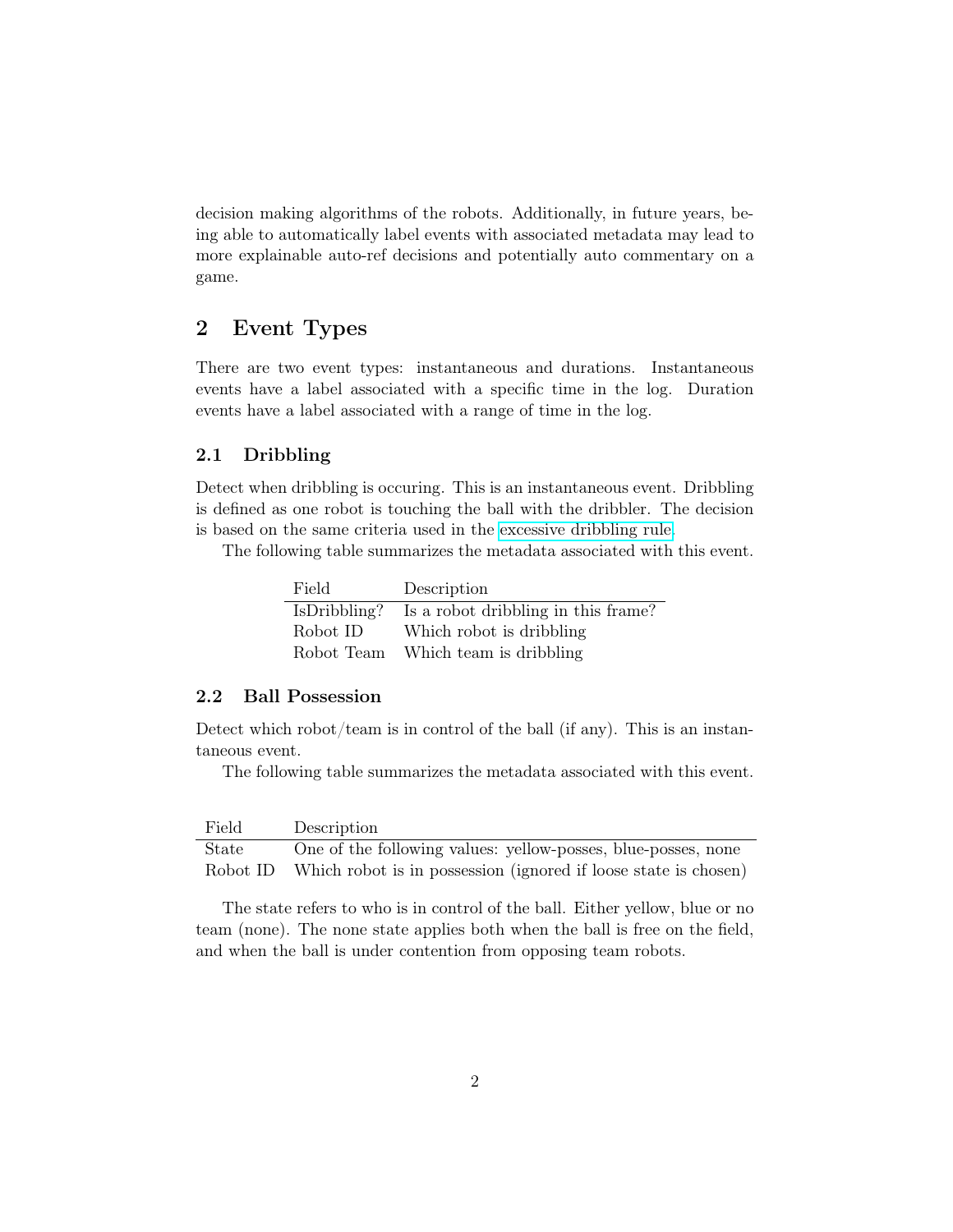### <span id="page-2-0"></span>2.3 Passing

Detect pass attempts. This is a duration event. The duration lasts from when the ball leaves the passer and ends when the pass either reaches the receiver or fails (out of bounds, intercepted, deflected).

| Field       | Description                                     |
|-------------|-------------------------------------------------|
| Start Time  | When did the pass start                         |
| End Time    | When did the pass end                           |
| Successful? | Did the pass reach a receiver on the same team? |
| Passer ID   | Which robot was the one who passed the ball     |
| Passer Team | Which team is passing                           |
| Receiver ID | Which robot was the intended recipient          |

#### <span id="page-2-1"></span>2.4 Goal Shots

Detect attempts at scoring a goal. This is a duration event. The duration lasts from when the ball leaves the shooter and ends when the ball either enters the goal, or is stopped/deflected by a robot.

| Field       | Description                                       |
|-------------|---------------------------------------------------|
| Start Time  | When did the shot start                           |
| End Time    | When did the shot end                             |
| Successful? | Did the shot enter the goal?                      |
| Shooter ID  | Which robot took the shot?                        |
|             | Shooter Team Which team did the shooter belong to |

## <span id="page-2-2"></span>3 Procedure

During the competition, two of the game logs. These game logs will be preprocessed by the tools described in the software section below. Participants will receive a copy of the pre-processed game logs. A ground truth label file for these logs will be created by the TC. The TC will attempt to use game logs from games where none of the participants in this challenge played. This is to prevent an advantage for teams that may have saved additional information in their own log files. However, as this cannot be guaranteed, we will require all participants to label 2 different game logs, so at most a participant in this challenge will have competed in a single game log.

Participants will produce their own set of labels for this game log using the provided pre-processed data files. Teams will submit their log files to the TC for scoring. The submitted label files will be scored using the released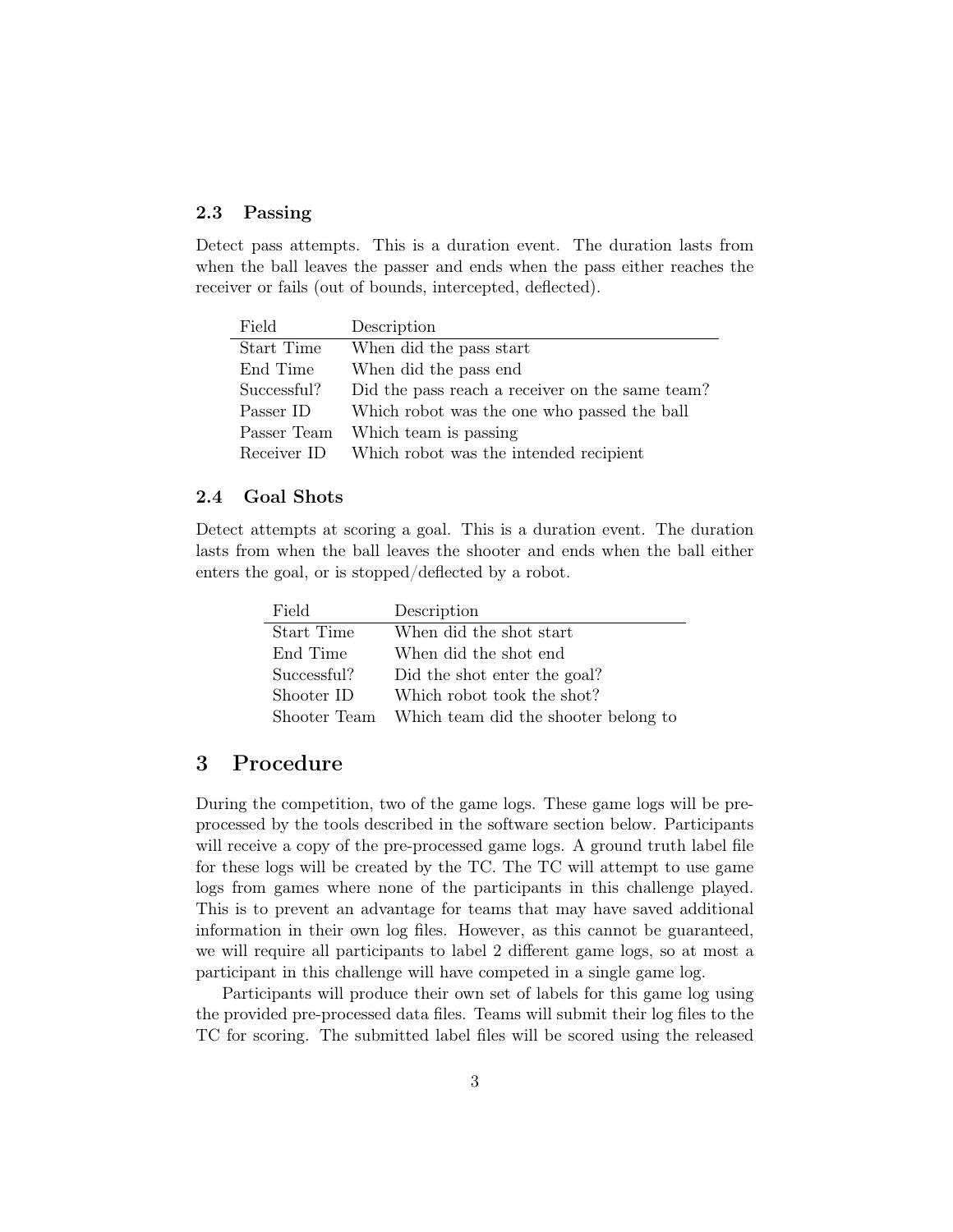scoring program. Participants will be ranked by score, with higher scores being better.

Participants can use any approach that is automated to label the data. In other words, you must label the data with an algorithm that does not require human interaction. You cannot hand-label the data, you cannot ask for human assistance, and you cannot correct the labels produced by your software.

You may use any algorithm for labeling (rule-based, deep learning, etc.). You can also use a non-causal labeling algorithm (i.e. your labeling can look at future events to help label the current event). Non-causal labeling may be useful in ambiguous situations.

The participants should label all frames with the appropriate instantaneous event types and metadata. To ease scoring, the number of duration events in the ground truth data will be provided to the participants before they produce their labels. This is to avoid having to do sequence alignment of the ground truth and participant label files.

#### <span id="page-3-0"></span>3.1 File Formats and Utilities

Figure [1](#page-4-0) below shows a flow-chart of the various utilities and file formats used in this challenge. The colors of the boxes indicate who is responsible for running the utility/producing the file. Clicking on this image will open a PDF with clickable links to documentation for the different file formats and software utilities.

See also: [5](#page-6-0) and [6](#page-6-4)

## <span id="page-3-1"></span>4 Scoring

Scoring differs by event type.

#### <span id="page-3-2"></span>4.1 Instantaneous Event Scoring

Each instantaneous event has a state label (e.g. dribbling or not). For each frame that matches the ground truth labels,  $+1$  point. For each matching piece of metadata  $+0.5$  points.

#### <span id="page-3-3"></span>4.2 Duration Event Scoring

Duration events main score will be calculated using the Intersection over Union (IoU) of the start and end times. The IoU is equal to the area of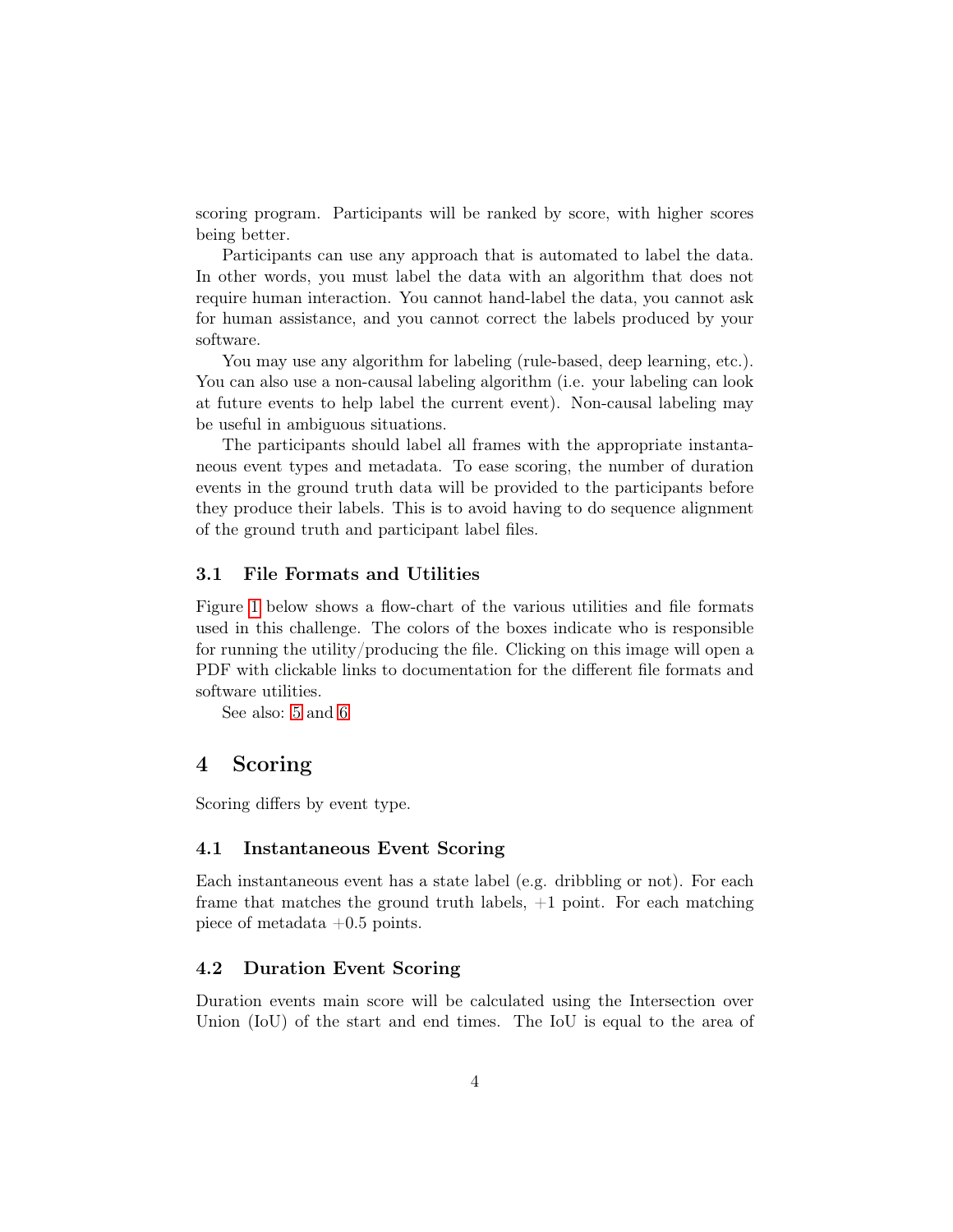

<span id="page-4-0"></span>Figure 1: File Formats and Utilities. See for PDF version with clickable links: [clickable PDF version](https://github.com/RoboCup-SSL/technical-challenge-rules/raw/master/ssl-game-log-labeling-figs/file_format_flowchart.pdf)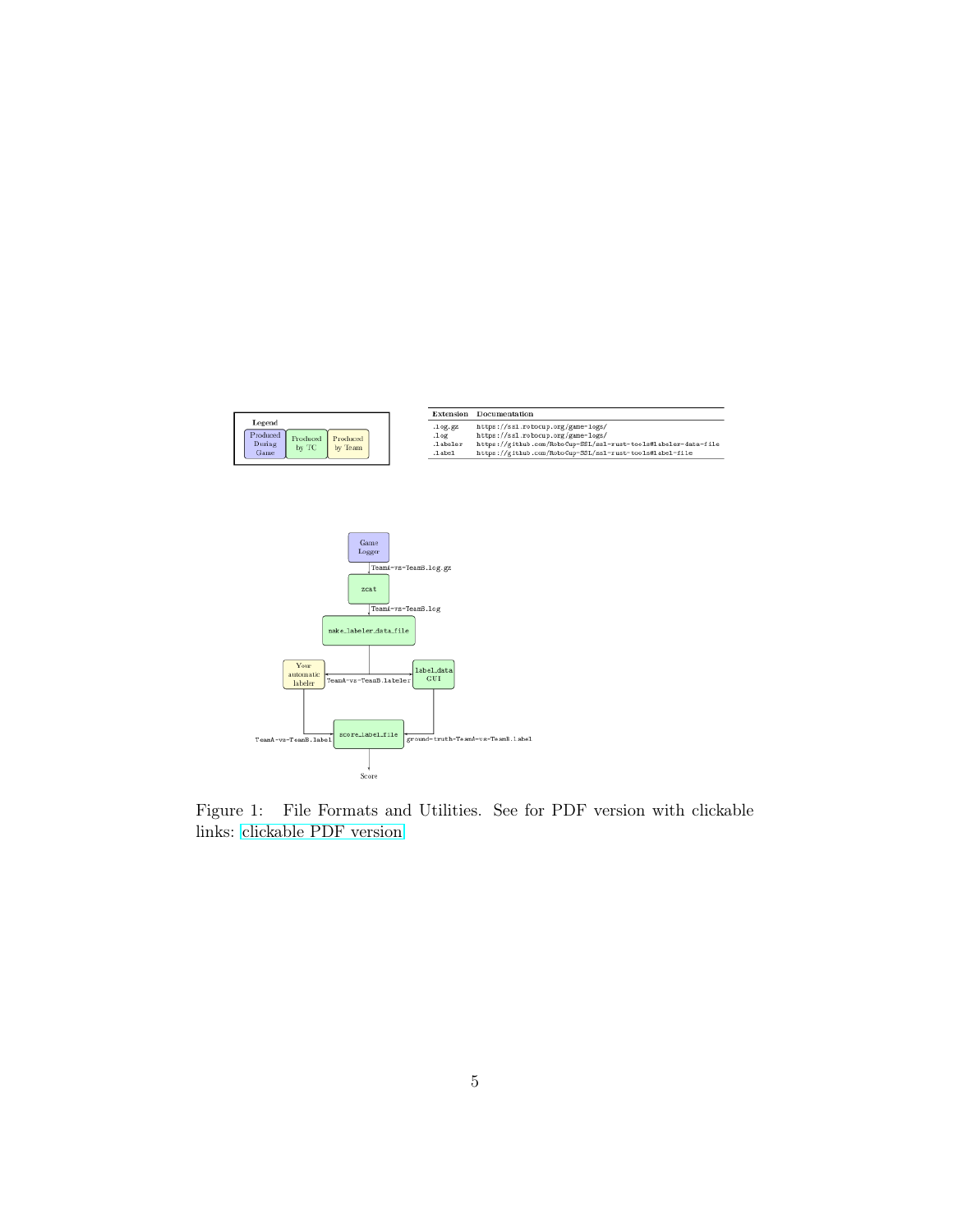overlap over the area of the union.

$$
IoU = \frac{\text{area of overlap}}{\text{area of union}} \tag{1}
$$

The IoU is guaranteed to be  $\leq 1$ . All IoU will be added up. Additionally, each correct piece of metadata for an event will add  $+0.5$  points to the score.

Before calculating scores, event labels will be aligned using the Smith–Waterman alignment algorithm with a gap penalty of zero. This is to prevent incorrect labels from being scored wrong

Ground Truth labels:

- $0 10$
- $11 20$
- $21 30$

Team labels:

- $0 5$
- $6 10$
- $11 20$

Without alignment the IoU score would become:  $0.5 + 0 + 0$ . When in reality the IoU score should be:  $0.5 + 1$ .

## <span id="page-5-0"></span>4.3 Final Score

Each category will be ranked individually in order to make each label category equally important for an overall win. Depending on the ranking in that category, each participant will get an amount of overall points. The amount of points is equal to number of participants − placement. So that first place has the most points, and last place has the least. For example, with 7 participants first place would get 6 points, second place 5, etc.

Each of the category points will then be totaled to determine an overall winner. This way each event type accuracy is equally important, as they all contribute to the final score evenly.